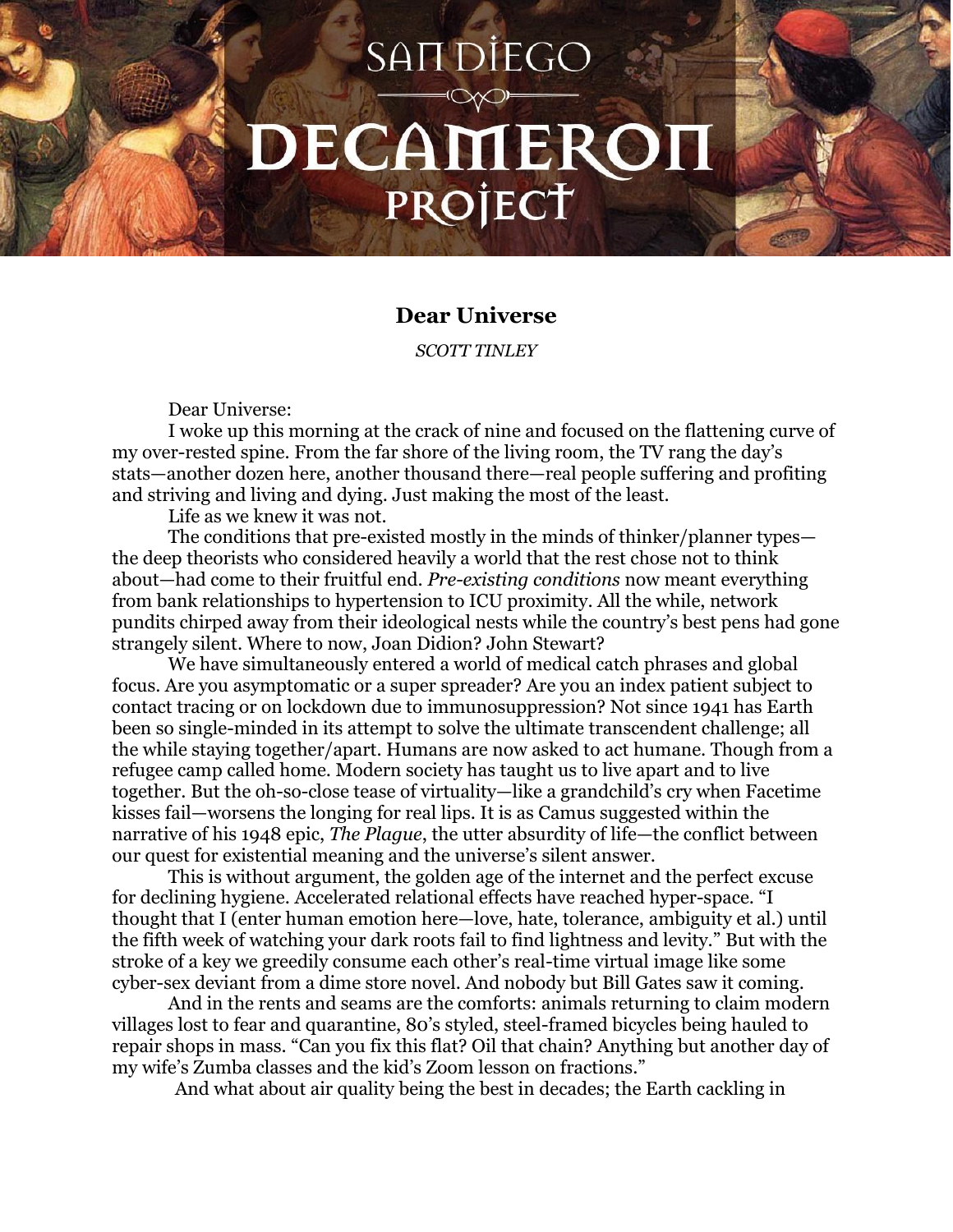delight as the echoes of feigned regret ping from the pundits.

What have we learned from COVID-19? What more can we expect to hit us like a falling brick or a whisper on the wind? Where to now St. Peter?

I'm so afraid.

But fear, as someone pointed out, *turns men into coyotes, poisons their heart*. That week when the number of dead Americans from COVID had surpassed the number killed in the Vietnam War hurt me. The universe had done in ten weeks what war had accomplished in ten years.

I fear that we will have learned little; that eighteen months or eighteen years from now, stuck in newer return-to-normal traffic, we will miss those family walks through the neighborhoods, toilet paper hording jokes, talking with anyone who will listen not for the sake of talking or listening but just to feel the deep comfort of F2F communication. I fear that we will return to egregious consumption, will forget to smile and wave, will forget to wash our hands . . . pray before bed.

I wonder about how our leaders will be remembered, of whether the rigor of science and hard-earned veracity will be run roughshod once again by the shallow and the trite. And I fear a winter rebound like waking up from a bad dream and being afraid to fall asleep again. Use common sense, we are told, stay the hell away from each other not because you are mean but because you are kind. The final paragraph in Camus' *The Plague* recalls protagonist, Dr. Rieux' observation of a joyous town who is claiming victory over the pandemic.

"As he listened to cries of joy rising from the town . . . Rieux remembered that such joy is always imperiled . . . perhaps the day would come again for the bane and enlightening of men, it would rouse up its rats and send them forth to die in a happy city."

So, we take both refuge and folly in President Trump's accidental existential claim that, "it will all just disappear one day."

And what to make of the protesting hordes, the packed churches and beaches and basements justified under constitutional rights and basic human liberties? I remember a grade school Civics teacher explaining to my sixth grade cohorts that in a liberal democratic republic, freedom only extended to the point where it affected someone else's freedom. Smoking on airplanes and farting in elevators were the samples she used.

So much brilliance and ignorance forced to the surface not by lack of precedence but by levels of preparedness. What South Korea or Sweden did right or Italy or New York did wrong are mute points. Until it happens again.

That once bitten cliché.

Still, I take refuge in the thought that in my lifetime, never before have so many brilliant men and women around the planet cleared their desks for one singular cause grounded in hopefulness. And in the wake of their efforts will come discoveries never considered part of the COVID crisis. Cures and ideas and notions and goodness and in the small forgotten faces . . . more hope. And on the other side, figures in Washington or Wisconsin will take credit. *They did something, dammit*. It doesn't matter what, but there was healing in just raging at the unseen enemy. Like the Vietcong and Hussein's weapons of mass destruction.